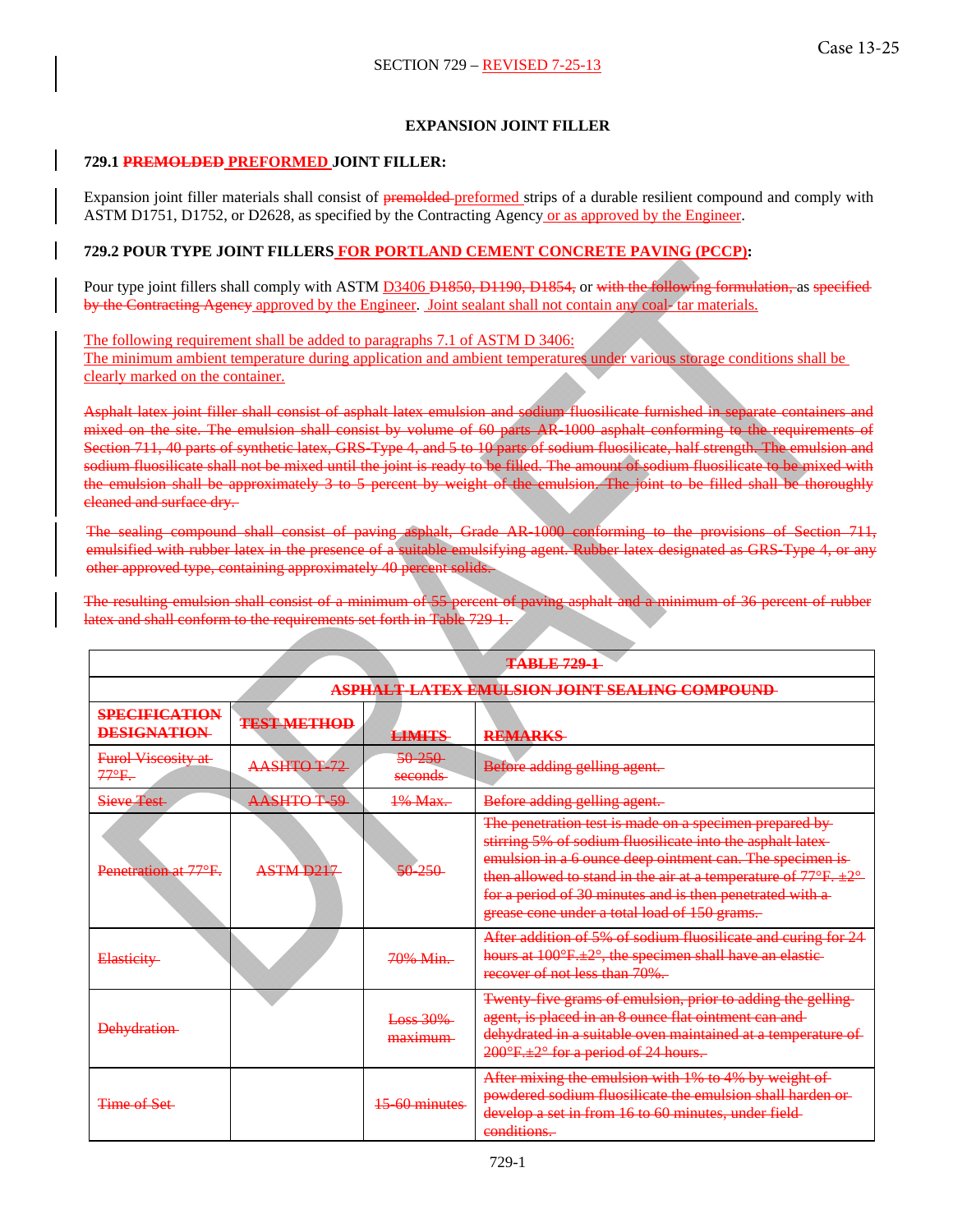### **729.3 TEST REPORT AND SHIPMENT CERTIFICATE:**

Each shipment shall be accompanied by a certificate in triplicate-from the supplier that the material will comply with the above specifications and such certificate shall be delivered to the Engineer. The certificate shall show the shipment number for the entire lot of material contained in the shipment and shall also show a list which will enable the Engineer to identify each individual container by the supplier's batch number, with which each container shall be plainly marked.

### **729.4 APPLICATION:**

At no time shall emulsion types be subjected to a temperature below 40°F. Prior to application, the material may be warmed, if necessary, to permit proper pouring of the joints. The method of heating shall be carefully controlled to avoid overheating of any part of the container or mixture and under no circumstances shall emulsions be heated to a temperature greater than 130°F.

Joints and cracks shall be thoroughly cleaned by hand or mechanical means immediately in advance of pouring the filler material. When new pavement has been cured by the Pigmented Sealing Compound Method, the joints and cracks shall be thoroughly scrubbed by means of a wire brush or a cloth mop saturated with gasoline or by other approved means.

All joints and cracks shall be surface dry before application of the joint sealer. No sealer shall be placed during unsuitable weather or when the atmospheric temperature is below 50°F., or when weather conditions indicate that the temperature may fall to 32°F within 24 hours.

The joints and cracks shall be filled in a neat and workmanlike manner by means of a cornucopia pot or other approved method.